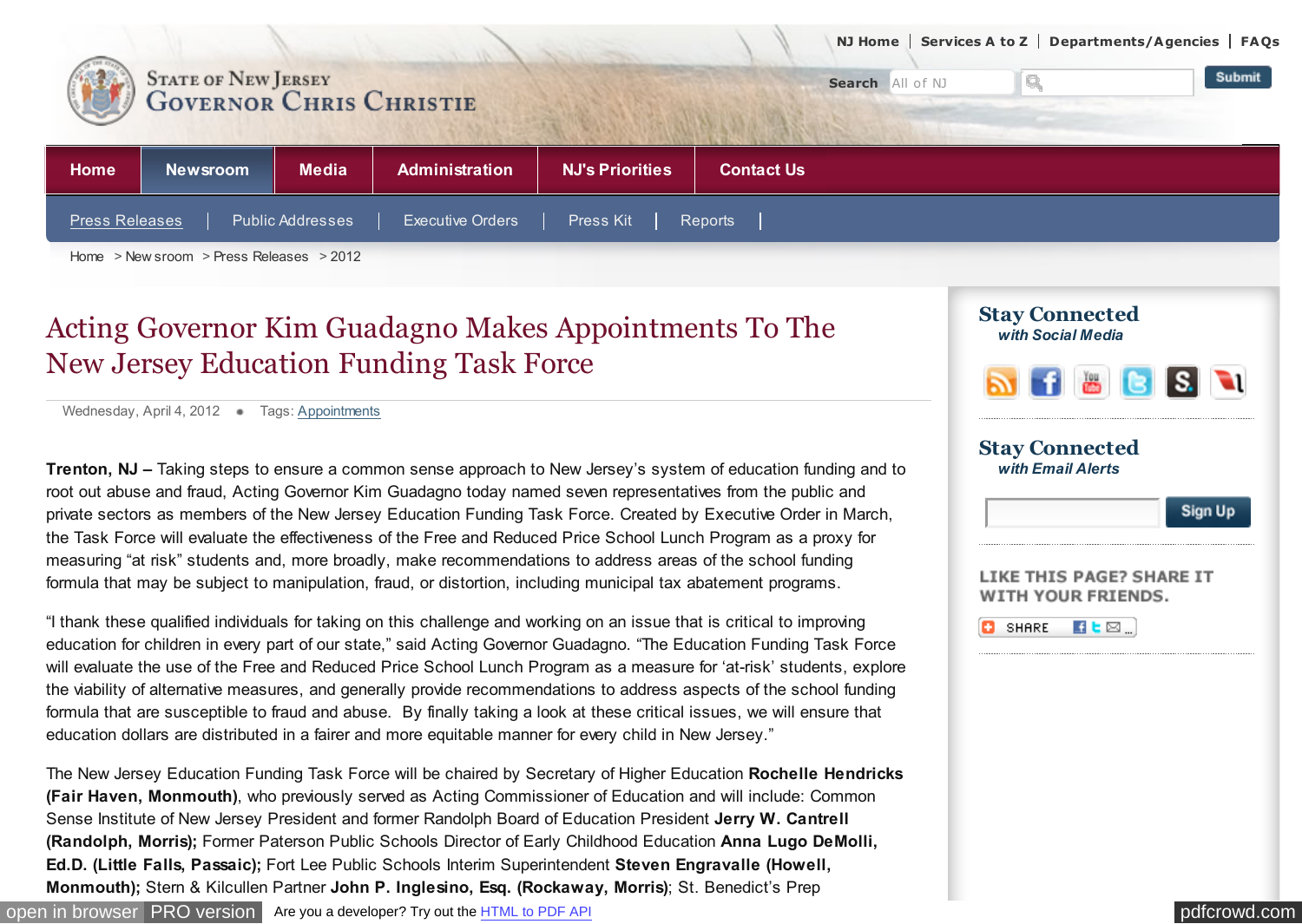Headmaster and Essex County Vocational and Technical Schools Board President **Rev. Edwin D. Leahy, O.S.B. (Newark, Essex)**; and Former Absecon City Councilmember **Charles Urban (Absecon, Atlantic)**.

These direct appointments do not require Senate confirmation and each member will serve without compensation. The Task Force will issue a final report to Governor Christie outlining its recommendations within 120 days after organizing and will expire after issuing their report.

Currently, the School Funding Reform Act (SFRA) distributes greater amounts of school aid to districts serving greater numbers of students who are economically at-risk and districts with less property wealth. The participation in the federal Free and Reduced Price Lunch Program serves as the proxy for classifying and counting economically at-risk students. Recent high levels of fraudulent enrollment in the program, which undercut the state's ability to fairly and appropriately determine aid levels for schools, have been reported. A 2011 report by the State Auditor found that as many as 37 percent of the students in the program are enrolled fraudulently.

The Task Force is specifically charged with considering the following issues and providing recommendations to Governor Christie on:

- Economically effective measures of student poverty;
- Educationally sound measures of defining at-risk students;
- Appropriate adjustments to the SFRA to account for municipal property ratable bases that may be artificially deflated as a result of municipal property tax abatements;
- Identifying all aspects of the SFRA that may be susceptible to fraud, or subject to undue outside manipulation and recommendations to address these abuses; and
- All other such matters as may be referred to the Task Force by the Governor.

The Department of Education's Education Funding Report first called for this Task Force in February, in a recommendation aimed at exploring the use of a new measure for at-risk students in place of participation in the Free and Reduced Price Lunch Program. The funding report outlined a series of common sense measures to improve the school funding formula and to help close the state's persistent achievement gap by making education funding more closely follow the child.

The Education Funding Task Force was created by Executive Order [No. 89.](http://nj.gov/infobank/circular/eocc89.pdf)

# # #

**Press Contact:**  Michael Drewniak Kevin Roberts